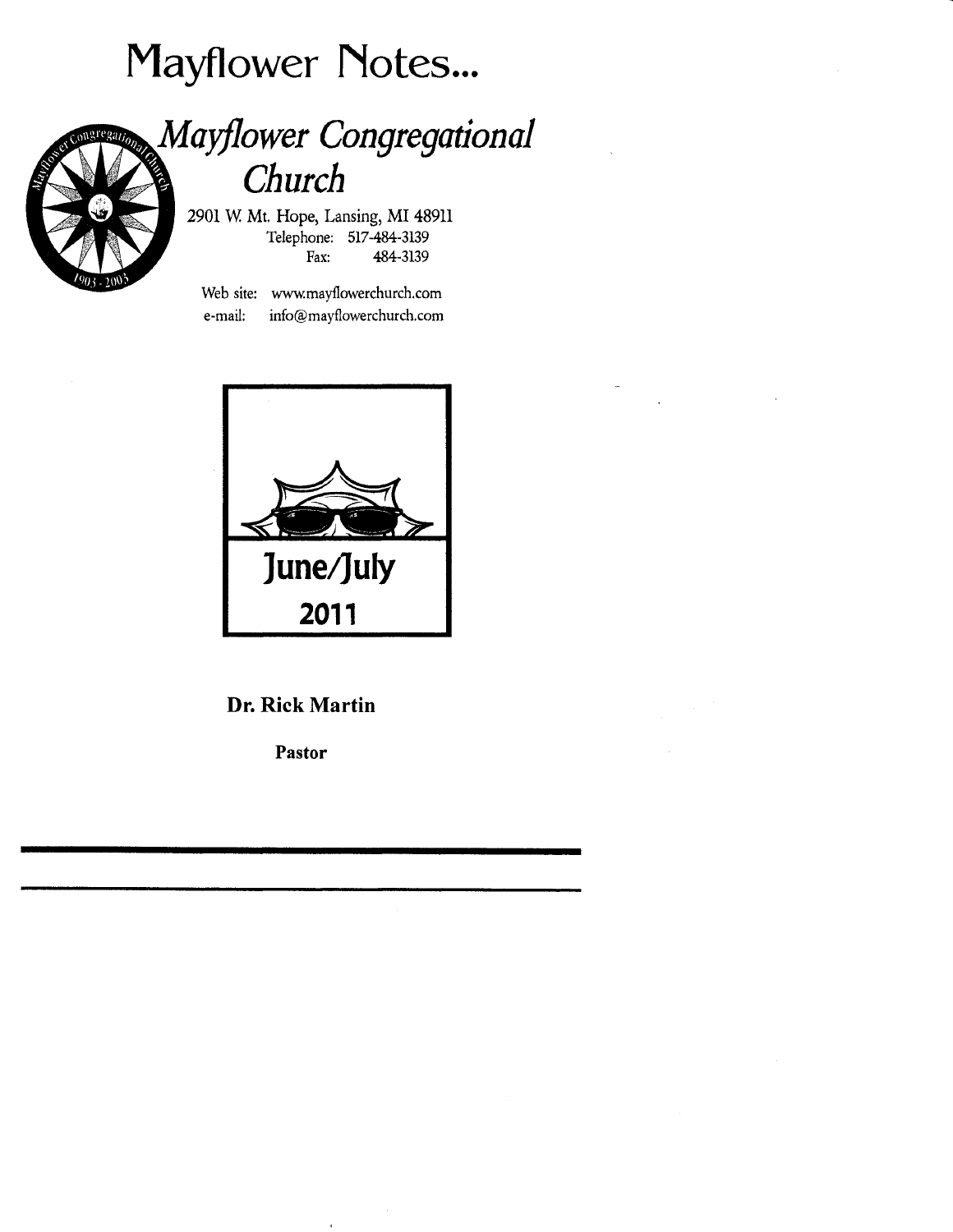

Start collecting your "stuff" now! Our sale has been scheduled for Friday and Saturday, June 24th 11:00 - 7:00 p.m. and Saturday, June 25th 9:00 - 3:00. Bag time will be 11 -3 on Saturday. If you can help with set-up prior to the sale contact Lorraine Finison.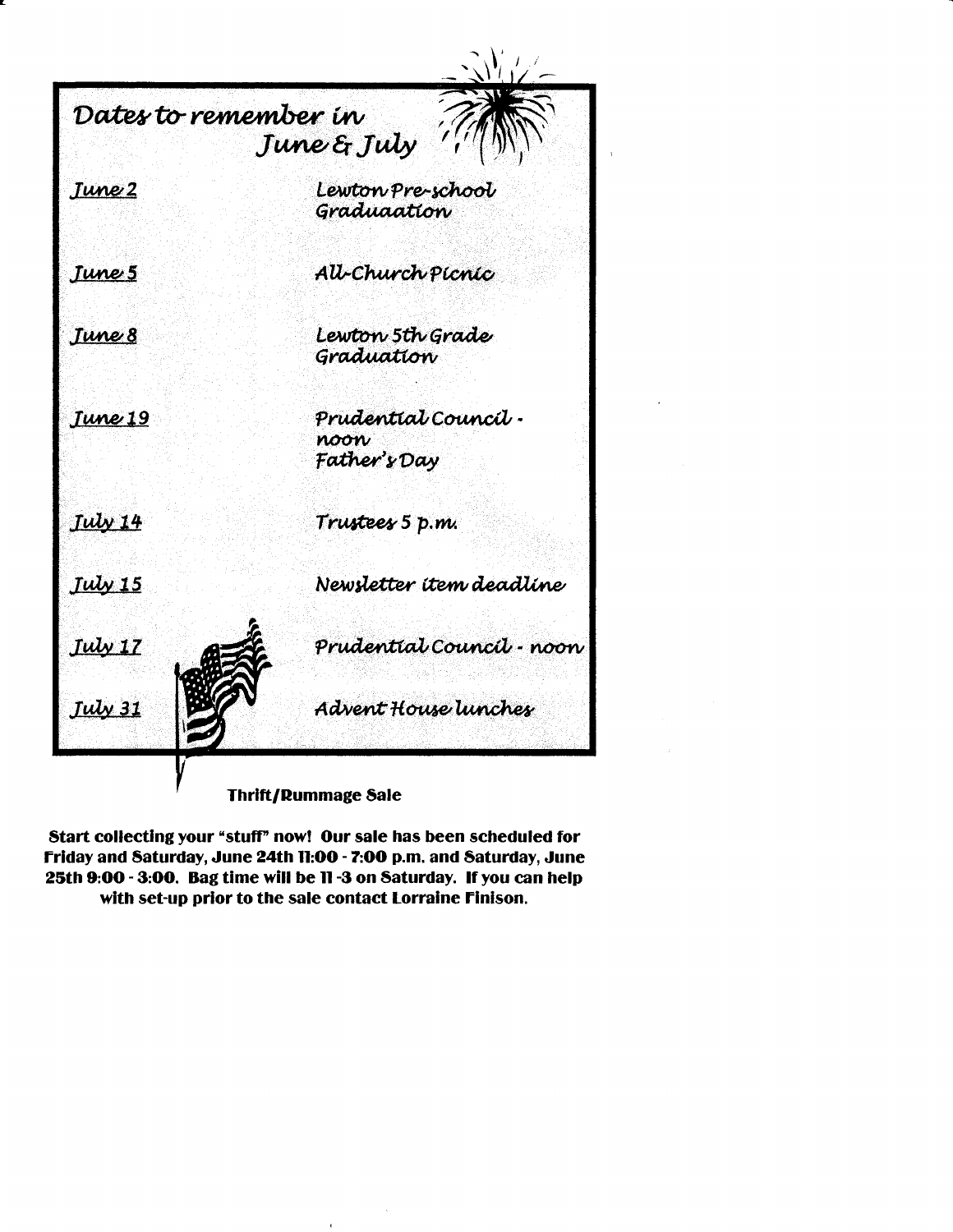Mayflower NOTES for June/July 2011

From the Pastor's Desk

When The Fig Tree Doesn't Bud

During the years prior to Israel's deportation to Babylon, the nation was in rebellion to God, involved in gross idolatry and immorality, refusing to pay taxes imposed by the world powers of the day and suffering drought, invasions, crop failures, etc., as God was attempting to call the Nation back to Himself. The mass population at that time continued to stray farther and farther from God, refusing to repent and thus Israel experienced further loss of God's blessings until Babylon came and took them all away.

I wonder what the godly Jews were thinking during this time. There were a few of them, the prophets (who didn't get killed by the king of the moment), Daniel and his college buddies, and a few others. They were following God's way, doing God's work, living for God, doing what was right - yet they were experiencing the same sufferings as the rest of the nation. That doesn't seem very fair to me: doing what is right and still missing out on the blessings of God! What's a person to do?

Good question: What's a person to do?

a) When the blessings of God are falling like the dew of heaven - follow God and be thankful (sometimes we forget to express our thankfulness to God during the blessed times). Ephesians 5:20.

b) When the blessings of God are 'right around the comer'but not being totally experience yet - follow God and be thankful for what you have (as opposed to whining about what you don't have). I Thessalonians 5:16-18.

c) When you are doing everything "right" and the blessings aren't coming take it from someone who was there, Habakkuk the prophet of God; be thankful.

Habakkuk 3:17,18 Though the fig tree does not bud and there are no grapes on the vines, though the olive crop fails and the fields produce no food. though there are no sheep in the pen and no cattle in the stalls, yet  $I$ will rejoice in the LORD, I will be joyful in God my Savior.

Evidently, being thankful to God IN & FOR our circumstances goes a long way with God. Daniel did okay while God was chastising Israel for their sin. Daniel followed God and was full of thanksgiving.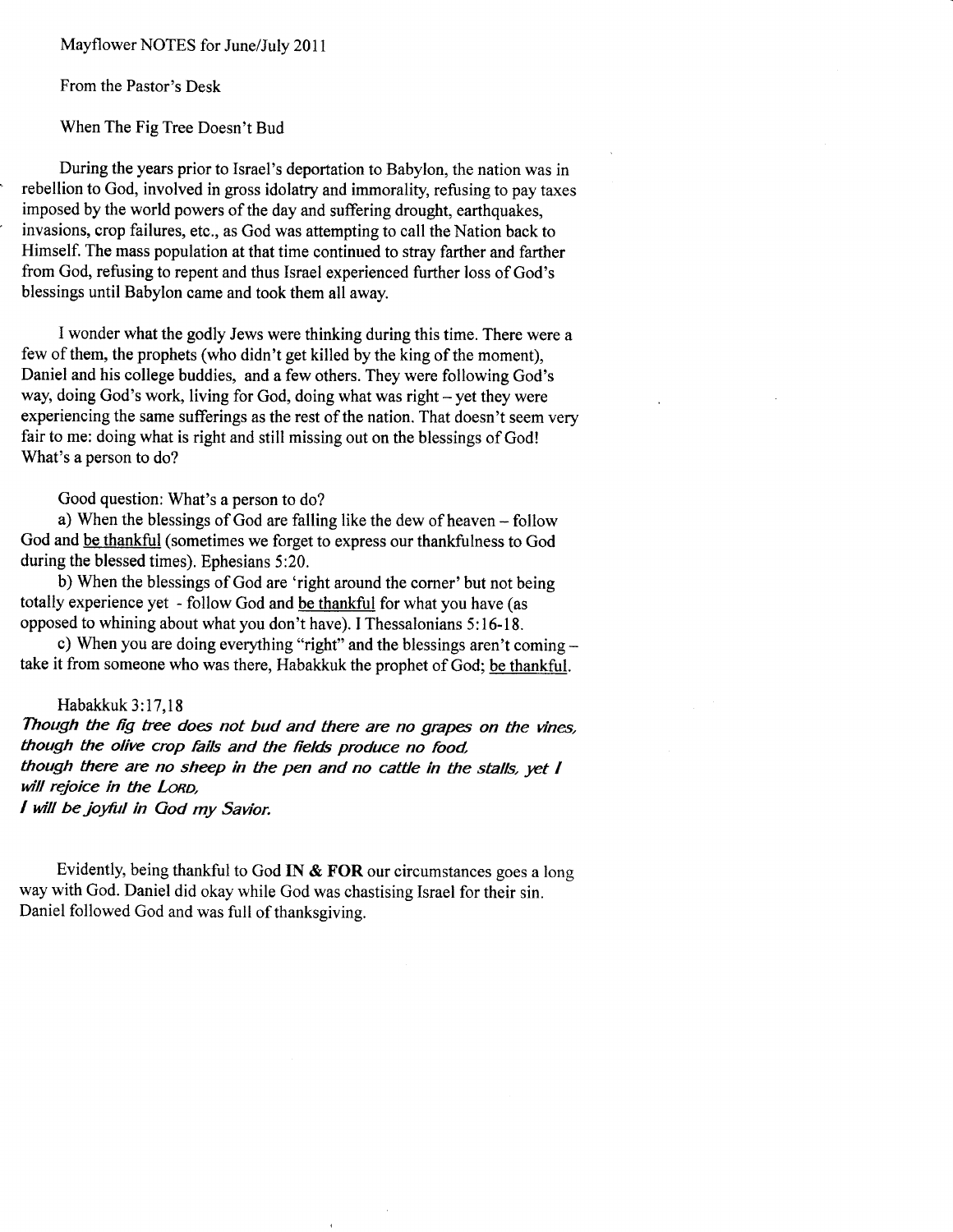#### LAY.LEADER'S MISSIVE

Despite the cold, inclement weather as I write this, we are fast approaching Summer; a time when life at Mayflower slows down but is no less important. There are many signs of this phenomena: this newsletter is for June & July, the choirs are over for a few months as are  $2<sup>nd</sup>$  Sat. suppers, Sunday School is on a different program, Dr. Rick is preparing for his trip to N.A. conference inAriz. and we are discussing fund-raisers to send youth to church camp

There are still many activities and reasons to be aware of the next few months. The Lansing Ecumenical Men's Chorus will be singing for our service on June  $19<sup>th</sup>$  (Father's Day). This is a talented group of about 30 men from church choirs in the area. We will provide refreshments for them; anyone interested in helping, please let me know. Plan to attend with friends and family that day. We can make powerful music!!! A Lugnuts baseball outing is again being planned for July  $22<sup>nd</sup>$  – Christian family night with LAFCU fireworks. Watch for further information. Hopefully, weather will improve enough to allow us to complete outdoor projects. Please see the sign-up sheet. Chrisann is in charge of outdoor painting projects, let her know if you can help. You will find information about the upcoming rummage sale elsewhere in the newsletter. We will let you know the results of the interest surveys. Busy, Busy, Busy.. .. As many of us travel or have vacation or other plans that take us away from regular attendance (well deserved??), please keep the church in your minds and hearts. May your Summer be all that you want it to be.. Blessings, Rog



 $\frac{1}{4}$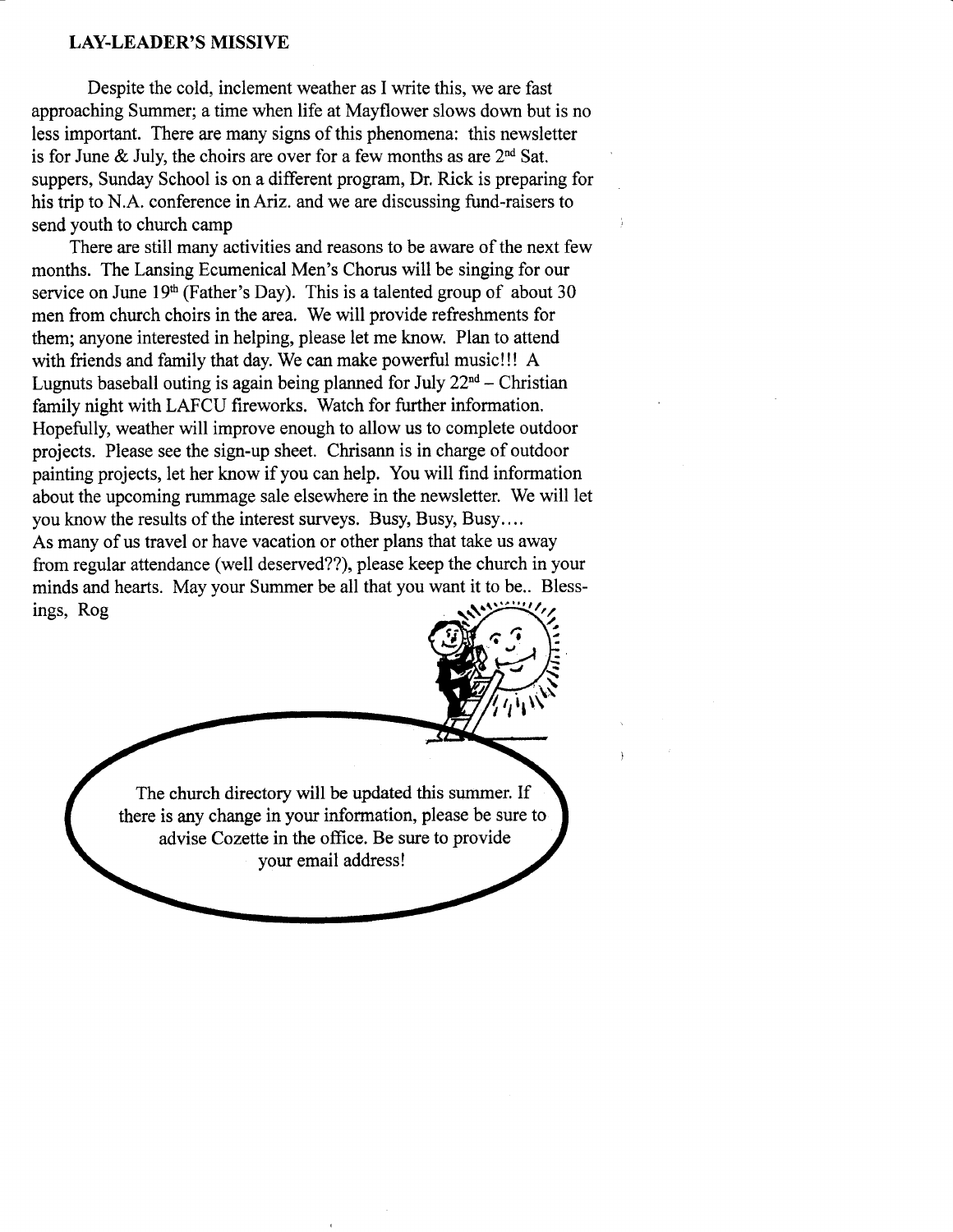It's the end of the yet another great year for Mayflower's Sunday School program, and I have so much to be thankful for this year! Fantastic students, great teachers, interesting guest speakers, and the support of a wonderful congregation!

Plans are being made for our "Funday School" program for the summer, so watch the bulletin board for upcoming activities. We will be having a Sunday School swimming party at my house later this summer, too.

Thank you all for another great year. I look forward to seeing you again in the fall with more Sunday School updates.



Liz

A very special thanks to Ann McClelland for all of her hard work in coordinating the Second Saturday Suppers and funeral lunches again this year (not to mention ringing, singing, and teaching Sunday School!). She does a wonderful job with all of it, and we are grateful for all of her efforts! We are blessed to have so many willing volunteers in the church (you know who you are!), but an organizer and coordinator is very necessary to make everything run smoothly!